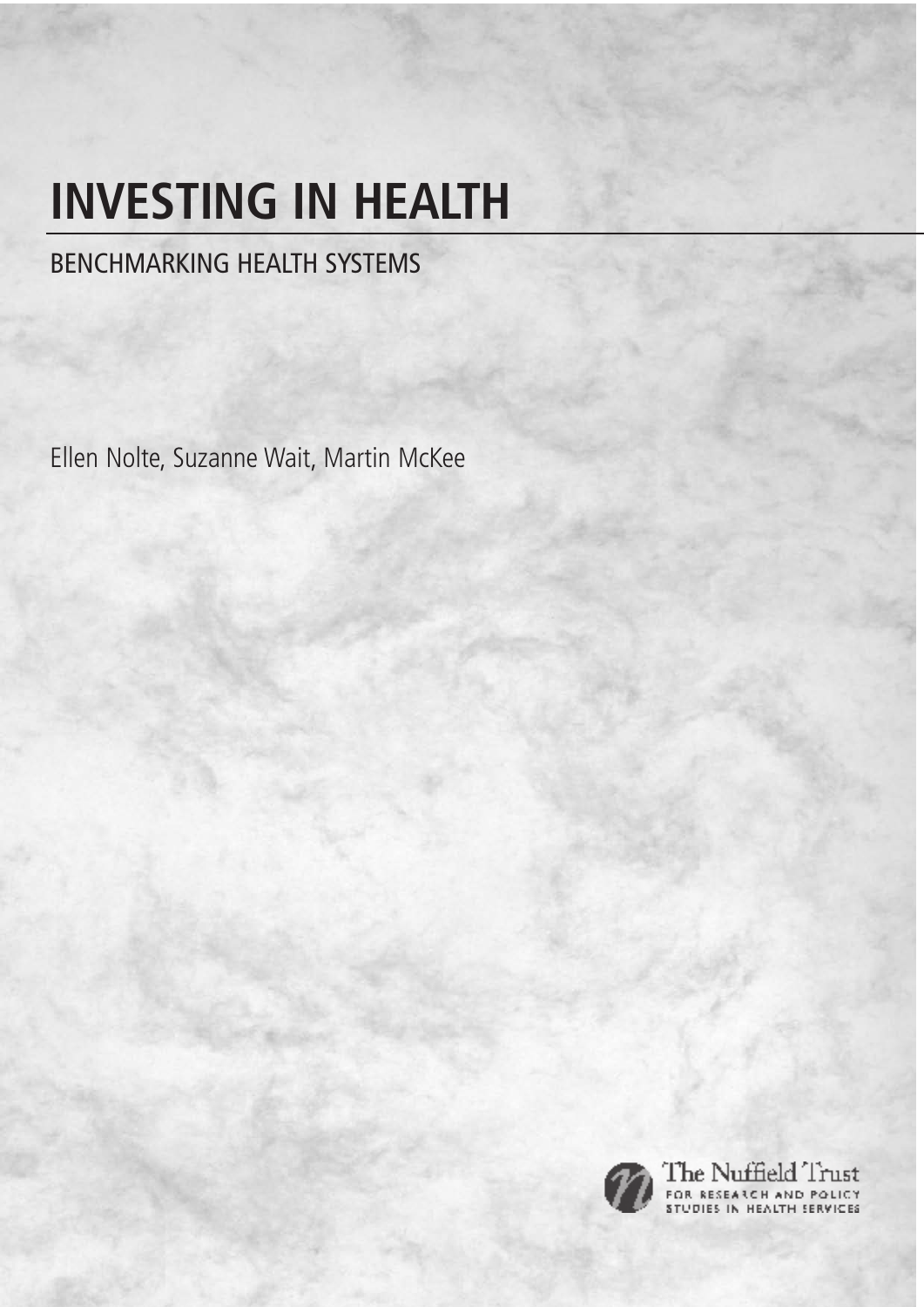ISBN 1-902089-19-3 © The Nuffield Trust, 2006

Published by The Nuffield Trust 59 New Cavendish Street London WIG 7LP

Telephone: 020 7631 8450 Facsimile: 020 7631 8451

E-mail: mail@nuffieldtrust.org.uk Website: www.nuffieldtrust.org.uk

Charity Number: 209201

Designed by Nicholas Moll Design Telephone: 020 8879 4080

Printed by The Ludo Press Ltd Telephone: 020 8879 1881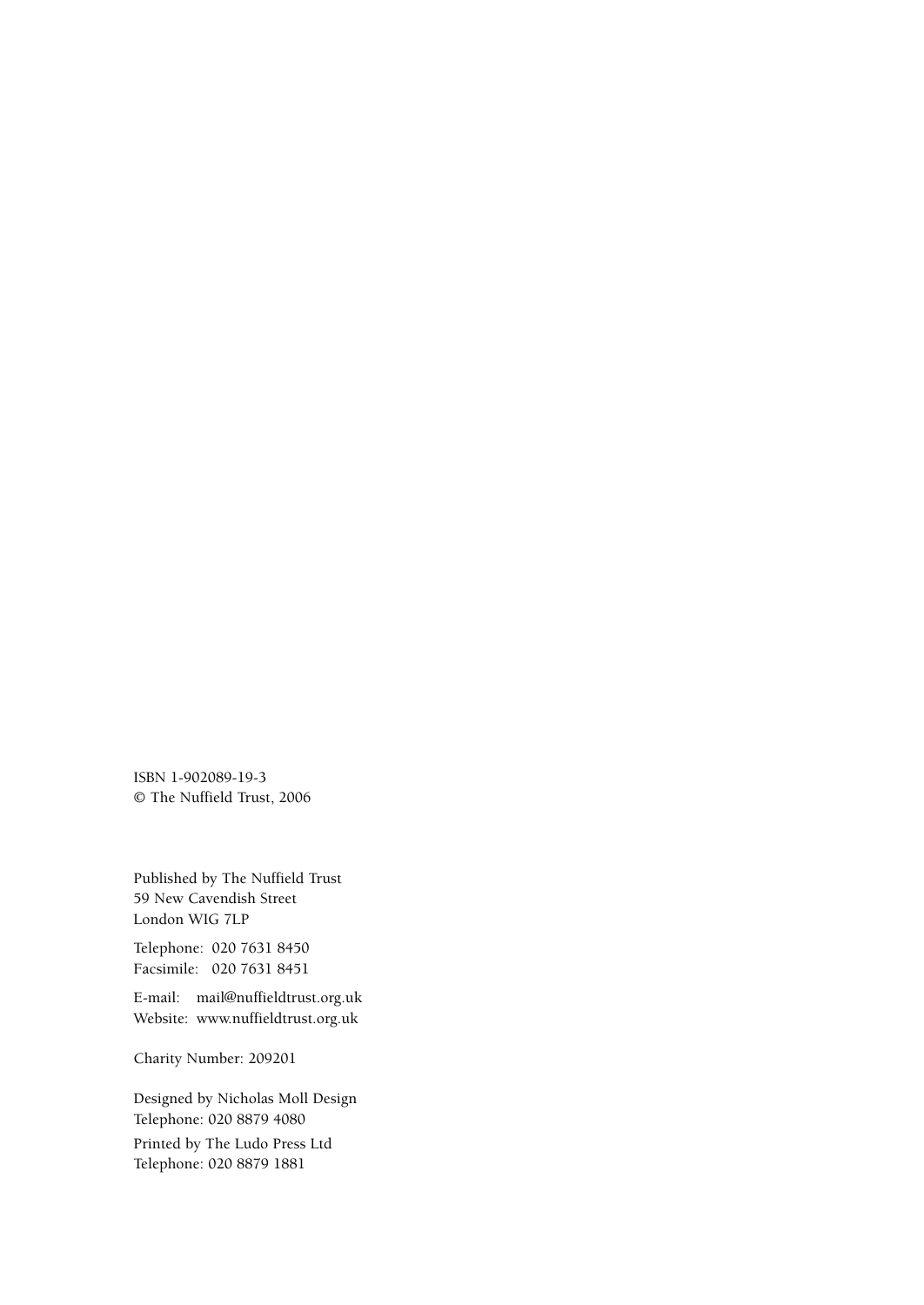# **CONTENTS**

Page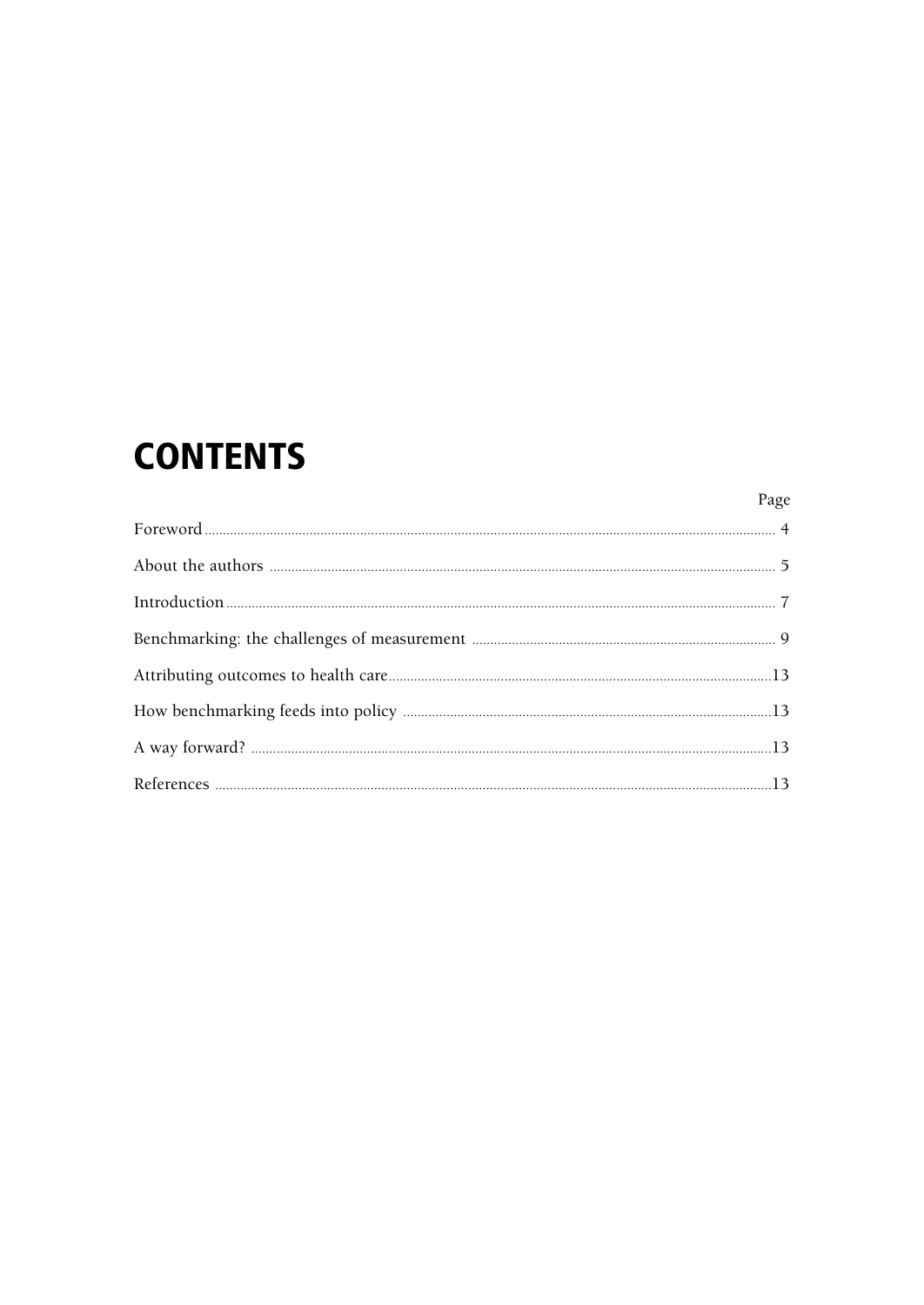### **FOREWORD**

The Nuffield Trust supported two fellowships in benchmarking, one at Cambridge (Dr Suzanne Wait) concentrating on the UK system, and one at the London School of Hygiene and Tropical Medicine (Dr Ellen Nolte), on the topic of international benchmarking. This report combines the findings of their research.

The fellowships were very productive, leading to publications from each of the fellows for the Trust, as well as many articles, presentations and workshops. This, their final report, synthesises the work carried out at LSHTM and Cambridge. Aimed at UK policy-makers and academics nationally and internationally, the report highlights key lessons learnt from the research carried out and identifies an agenda for future activities so as to develop approaches to (international) benchmarking in health further. The report draws further on the discussions at a Nuffield Trust workshop held in January 2006.

Some of the measurement systems used in health policy have seemed blunt instruments when it comes to improving the health service, and as Kieran Walshe put it "a lot of measurement but not much understanding, lots of data but little change". Policy making needs to become more sophisticated in its use of benchmarking, and this report points towards how that might be achieved.

The Trust is very grateful to Suzanne and Ellen for all their work, to the Judge Business School, to the London School of Hygiene and Tropical Medicine, to the contributors to the workshop and to Martin McKee for overseeing this project.

> Kim Beazor *Chief Operating Officer The Nuffield Trust*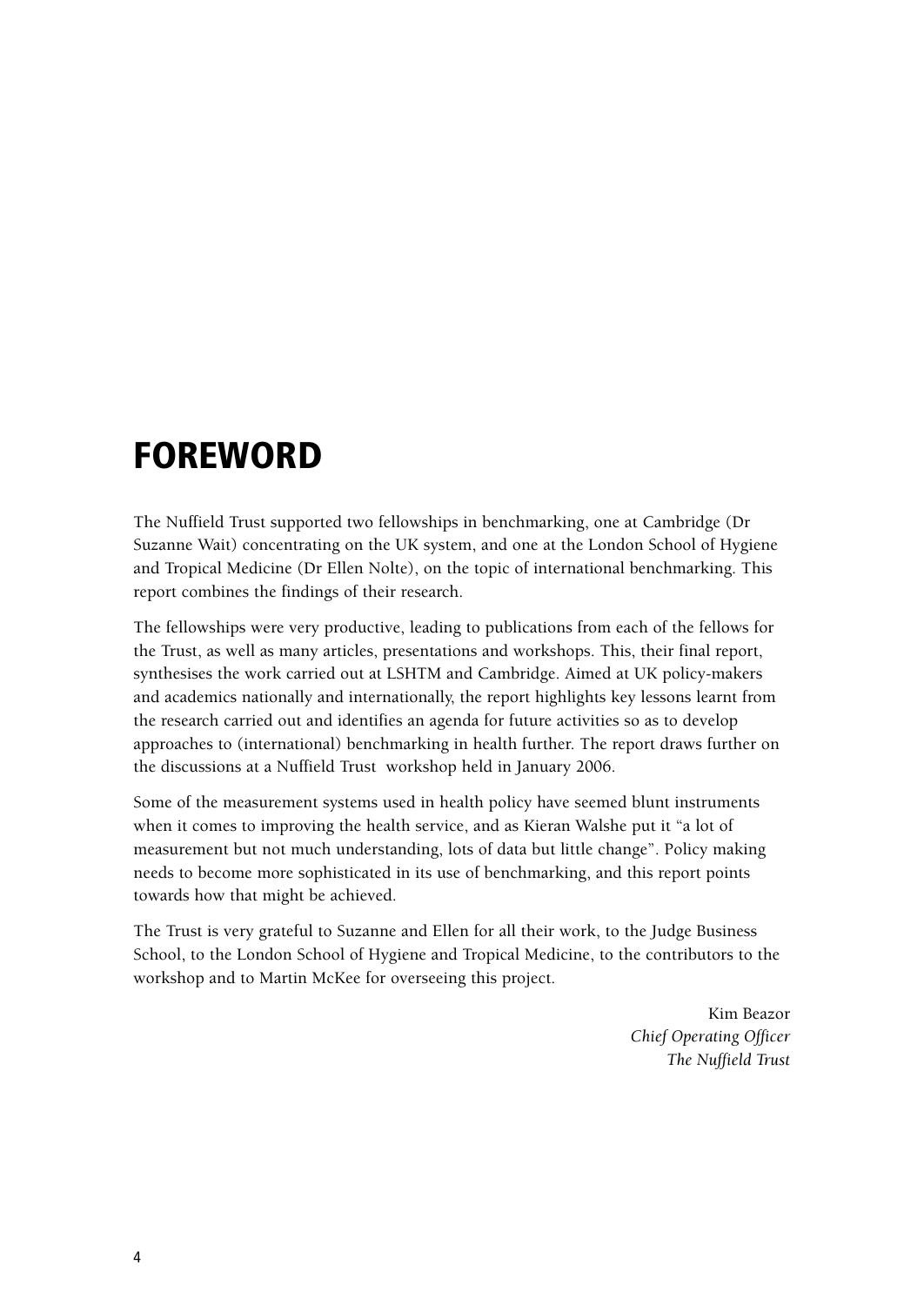# **ABOUT THE AUTHORS**

Ellen Nolte is a Senior Lecturer, European Centre on Health of Societies in Transition, London School of Hygiene & Tropical Medicine. Her main research is the field of health systems including approaches to health system performance assessment, health system responses to chronic disease, international health care system comparisons, and population health in the transition countries of central and eastern Europe and the former Soviet Union.

Suzanne Wait is Director of research at the International Longevity Centre-UK and a Senior Research fellow at University College London. She has a Phd in Health Policy and has worked in the public and private sector on different aspects of health policy. Research interests include the evaluation of health programmes, public and patient involvement in health and the impact of an ageing population on health and social care.

Martin McKee is Professor of European Public Health at LSHTM, London School of Hygiene and Tropical Medicine. and co-director of the European Centre on Health of Societies in Transition (ECOHOST), a WHO Collaborating Centre. He was made a CBE in 2005 for services to health care in Europe.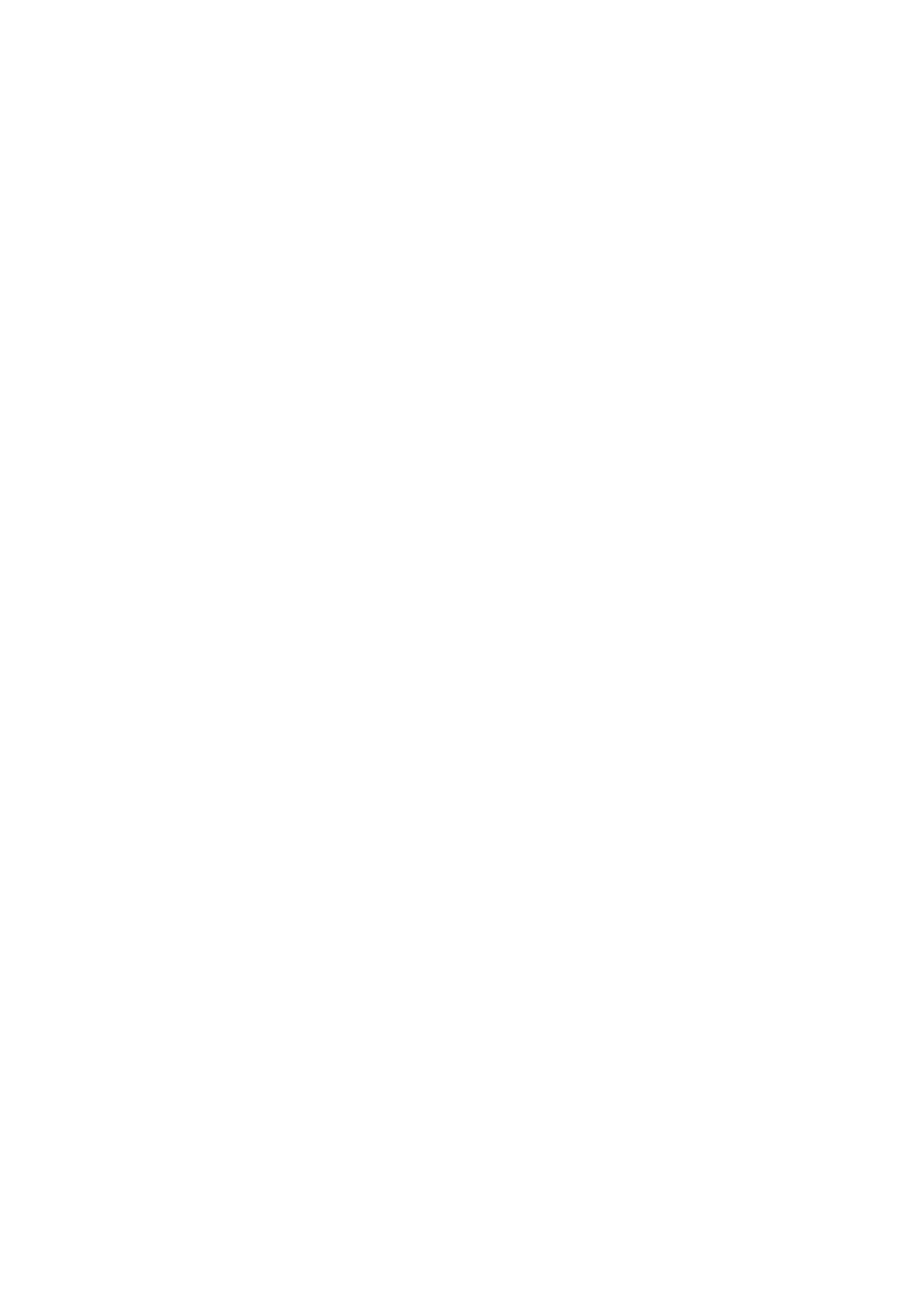# **INTRODUCTION**

The health care sector represents one of the largest service industries in developed countries. Its output accounts for about 7% of GDP in the EU-15, more than the financial services sector or retail trade sector, which account for approximately  $5\%$ .<sup>1</sup> The final output of the health sector – ensuring a healthy population – has an impact on the productive capacity of the workforce and the prosperity of the population in general.<sup>2</sup> Trends in productivity and efficiency of health care will thus impact on the economy as a whole.

A recognition of the importance of maintaining an efficient and effective health care sector has driven efforts to develop suitable metrics to monitor the performance of health care systems. At the same time, there has been an increasing interest in the possibility of learning from the many experiences of others, drawing lessons on how to finance, manage, and organise health care so as to improve health system performance. Performance assessment gained particular momentum with the publication of the World Health Report 2000 and its ranking of the world's health systems,<sup>3</sup> stimulating a wide-ranging debate about approaches to assessing health system performance and benchmarking competing systems or organisations both nationally and internationally.4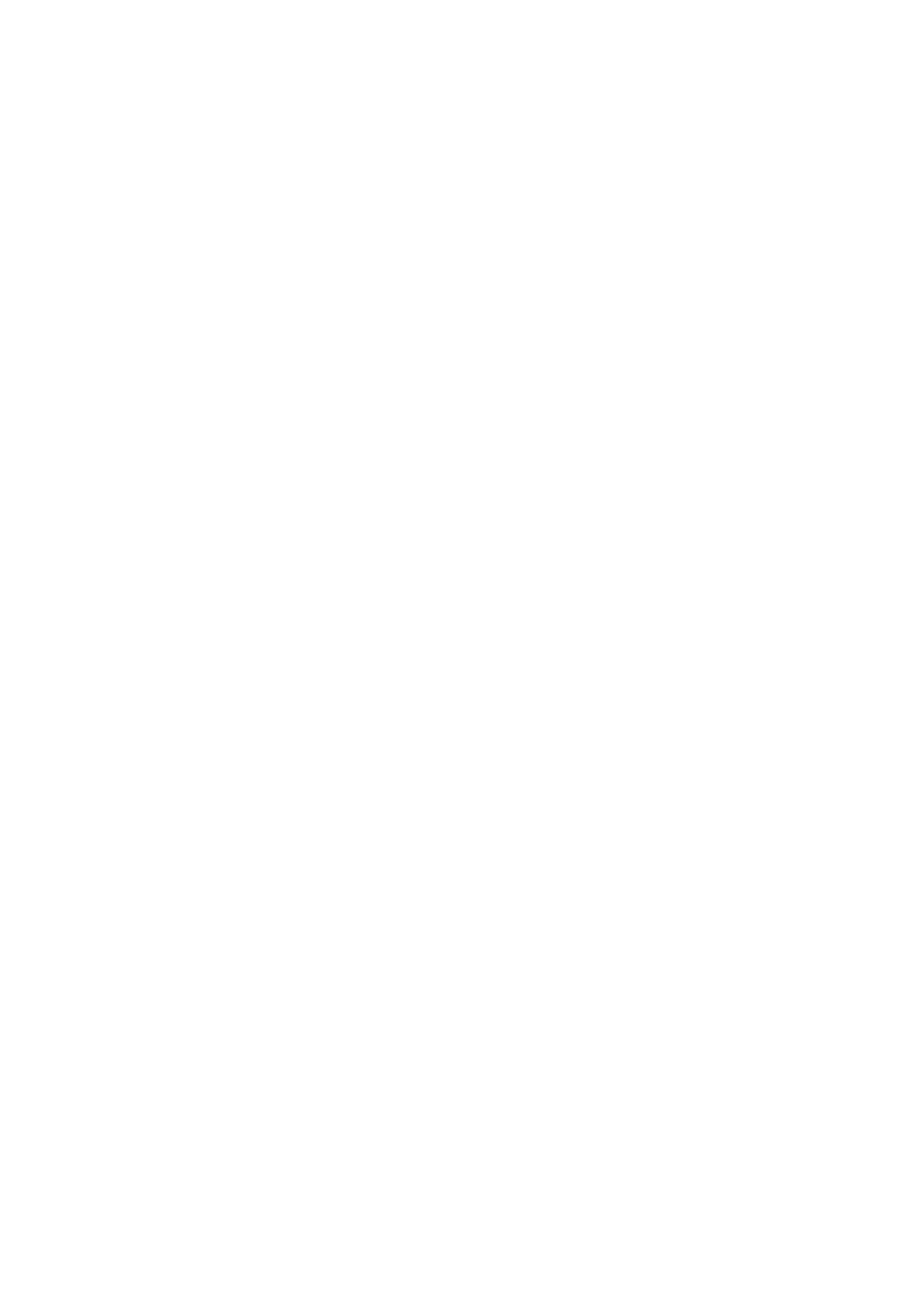# **BENCHMARKING: THE CHALLENGES OF MEASUREMENT**

Identifying simple, practical and understandable ways to assess health (care) system performance, with its complex interlinked dimensions, remains a challenging goal. Health systems are complex, with multiple functions. They must respond to the varied health needs of the population with limited resources. They involve trade-offs, for example between prevention and treatment or primary and specialised care. It is thus unlikely that any system will perform well on all possible measures. In response, performance assessment frameworks are now increasingly using a range of indicators that seek to capture the different aspects of health systems.<sup>5</sup> Examples include the OECD Health Care Quality Indicator Project (HCQI), which has evolved from the Commonwealth Fund International Working Group on Quality Indicators initiative (CMF QI).<sup>6,7,8</sup> These initiatives seek to develop a common set of quality indicators (QI) for use in cross-national comparisons of health care systems.

However, while offering valuable insights into different health (care) systems, current approaches to performance assessment and benchmarking are facing numerous challenges. These are related to underlying definitions and availability of data, selection of indicators, methodological issues, interpretation of data, variation in information needs of different users, and possible time lags between interventions and outcomes.<sup>9</sup>

Many of these conceptual and methodological challenges are exemplified by the World Health Report 2000.<sup>3</sup> These include, for example, its reliance on a wide range of assumptions in the absence of actual data, the difficulties of linking health outcome measures to activities in the health care system, and the lack of specificity associated with composite indices to assess health system performance.10 Thus, many commentators expressed concern that the use of composite indices took insufficient account of the multifunctional complexity of a health system.<sup>11</sup>

The issue of data is at the heart of the problem. Ever more refined approaches will continue to face the major challenge of availability of suitable data. It has been suggested that the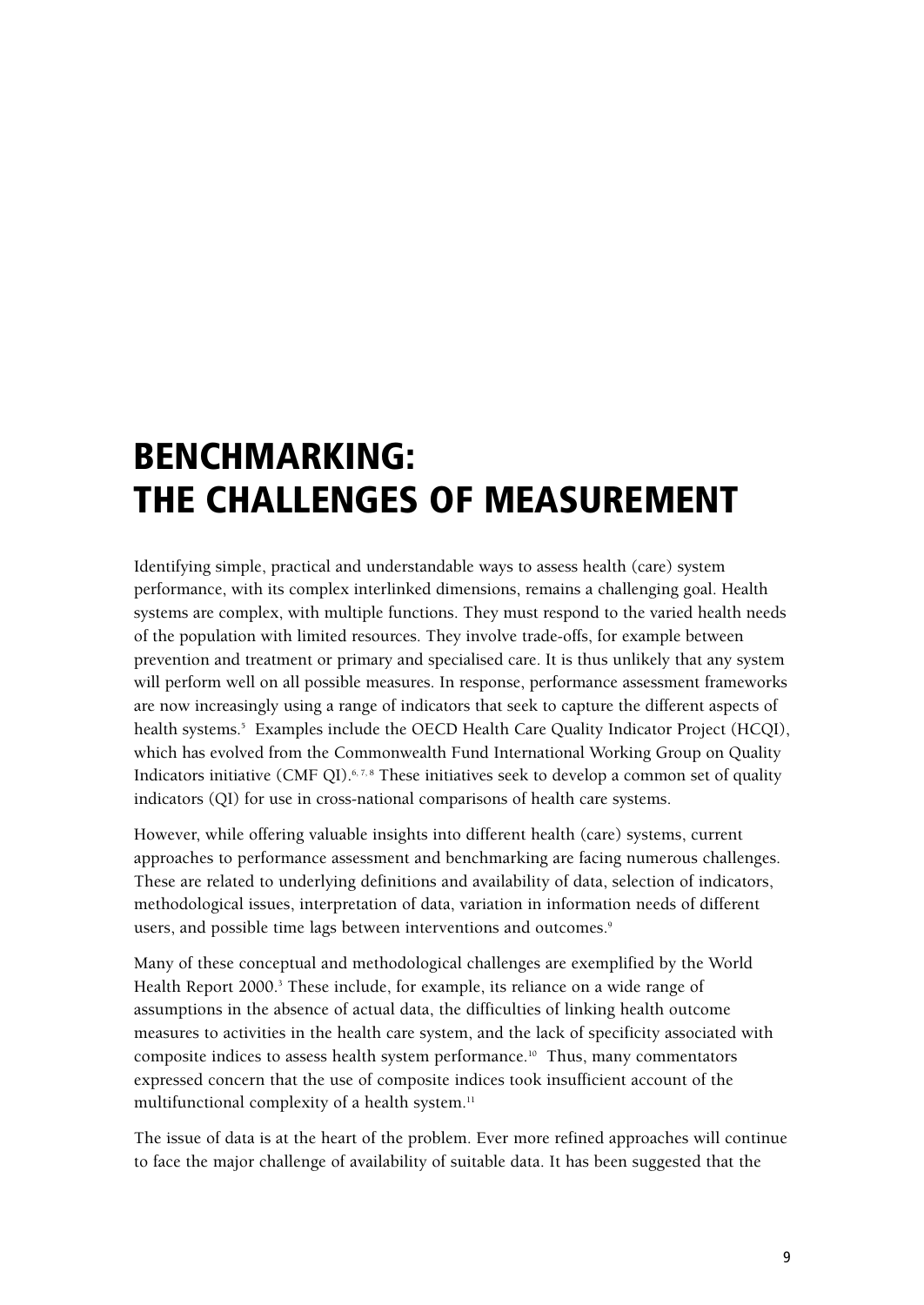selection of many performance indicators often seems to reflect what is available and practical rather than what is meaningful.12 This is in part because data are often derived from existing health information systems which were originally devised for internal mechanisms of financial control and may thus be poorly adapted for purposes of performance assessment. Limited scope of minimum data sets, inaccuracies in interpretation of aggregated data, failure to integrate population- and patient-level data and lack of linkage between diagnostic data and outcomes of care are some of the main drawbacks reported in existing health information systems.13 With these caveats in mind, the value of performance initiatives could be greatly enhanced if target indicators were selected for their relevance and usefulness as evaluation tools rather than merely on data availability.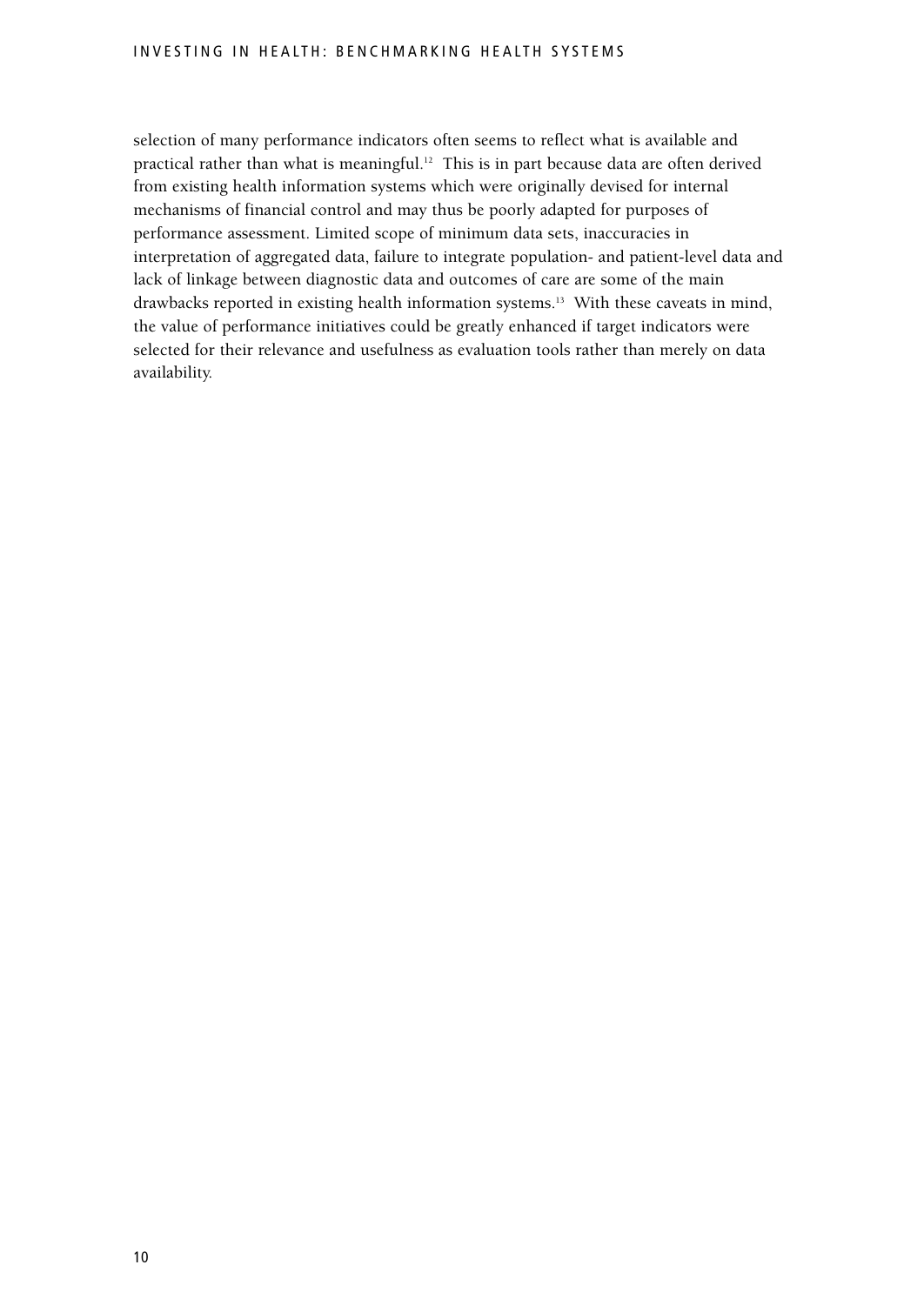# **ATTRIBUTING OUTCOMES TO HEALTH CARE**

A particular challenge concerns the question on whether and how the measures adopted for assessing performance conform to the underlying definition of the health (care) system. For example, the World Health Report 2000 defined three measures on which to assess the performance of health systems: health attainment, responsiveness and fairness of financing.<sup>3</sup> Health attainment was further defined as healthy life expectancy (or DALE: disabilityadjusted life expectancy), i.e. the length of time that someone can expect to live in good health. This measure has the advantage that it can be obtained for many countries. However it also has an important weakness: Many of the determinants of (healthy) life expectancy lie outside the health care sector. Thus, the measure of health attainment reflects not only those policies and resulting inputs whose primary intent is to improve health but also policies in a wide range of other sectors, such as education, housing and employment, where the production of health is a secondary goal.

We have previously examined how health systems perform when attainment can more directly be attributed to health care.<sup>14</sup> We have used the concept of 'avoidable mortality' which is based on the notion that deaths from certain causes, and at certain ages, should not occur in the presence of timely and effective health care.15 Introduced in the 1970s as a means to assess the quality of health care<sup>16</sup> it was adopted by a wide range of researchers especially in Europe,<sup>17</sup> producing for example the "European Community Atlas of 'avoidable death'". <sup>18</sup> Much of this work dates back to the 1980s and early 1990s; only recently has this concept been revitalized as a potentially useful tool to assess the quality and performance of health systems<sup>15</sup>, subsequently taken up by several researchers.<sup>19-22</sup>

Building on this work, we revisited the 2000 World Health Report with its rankings of the world's health systems, using a modified version of what we have termed "amenable" mortality by updating the list of conditions considered responsive to health care in the light of advances in medical knowledge and technology and considering age 75 as upper limit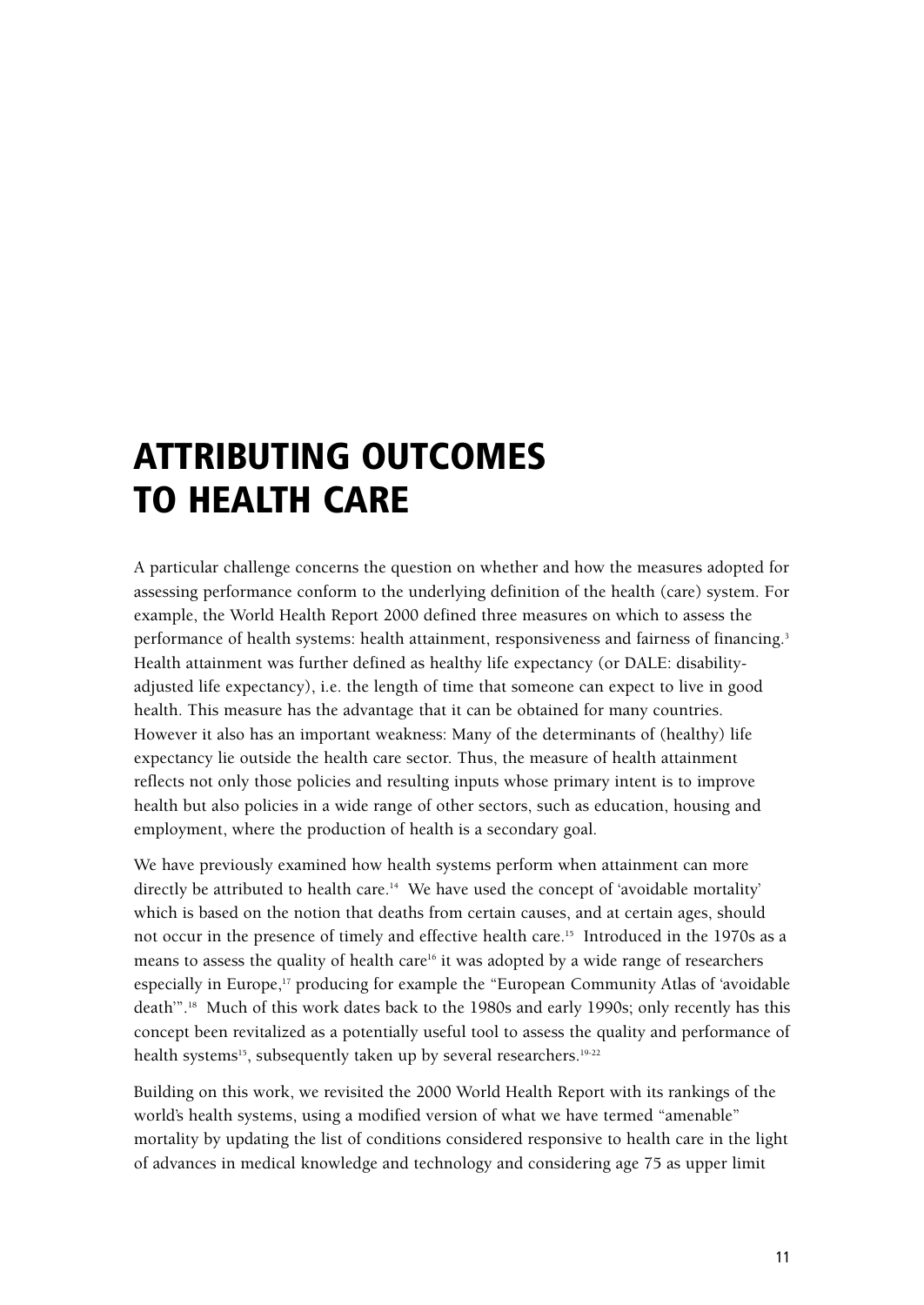for premature mortality.14,15 We calculated death rates from amenable mortality for a total of 19 OECD countries for which we had data available for the year 1998 and based on this we have produced a ranking of the countries involved. We then compared our ranks with those by the 2000 World Health Report based on disability-adjusted life expectancy (DALE) for the year 1999 (Figure 1).3 Perhaps not surprisingly, rankings changed for almost all countries that were included in the analysis, illustrating that performance measures very much depend on the concepts that underlie them.



Figure 1 Comparison of rankings based on disability adjusted life expectancy (1999) and age-standardised death rates (0-74 years) from mortality amenable to health care (1998) in 19 countries [adapted from 14].

Incorporation of the concept of amenable mortality into the methodology used to generate the rankings of health systems in assessments such as that in the World Health Report 2000 could thus be an advance on the current situation. However, this would not address one of the major criticisms of such comparisons, that they do not indicate what needs to be done when faced with evidence of sub-optimal performance. This requires a more detailed analysis of the specific issues facing health (care) systems.

One approach that shows promise is the concept of tracer conditions, in which selected amenable causes are the focus of careful study of the responses of health systems. This was proposed by the US Institute of Medicine (IoM) in the late 1960s as a means to evaluate health policies.23 The tracer concept, as described by the IoM, was borrowed from natural sciences and translated for use within the health care delivery system. It was based on the premise that certain tracer conditions or diseases would make it possible to examine how the health care delivery was functioning, and so assess its quality. The tracer conditions would have to be discrete and identifiable health problems and offer a means to provide insight into how particular parts of the system work – not in isolation but in relation to each other. They would have to have definitive functional impact (i.e. treatment was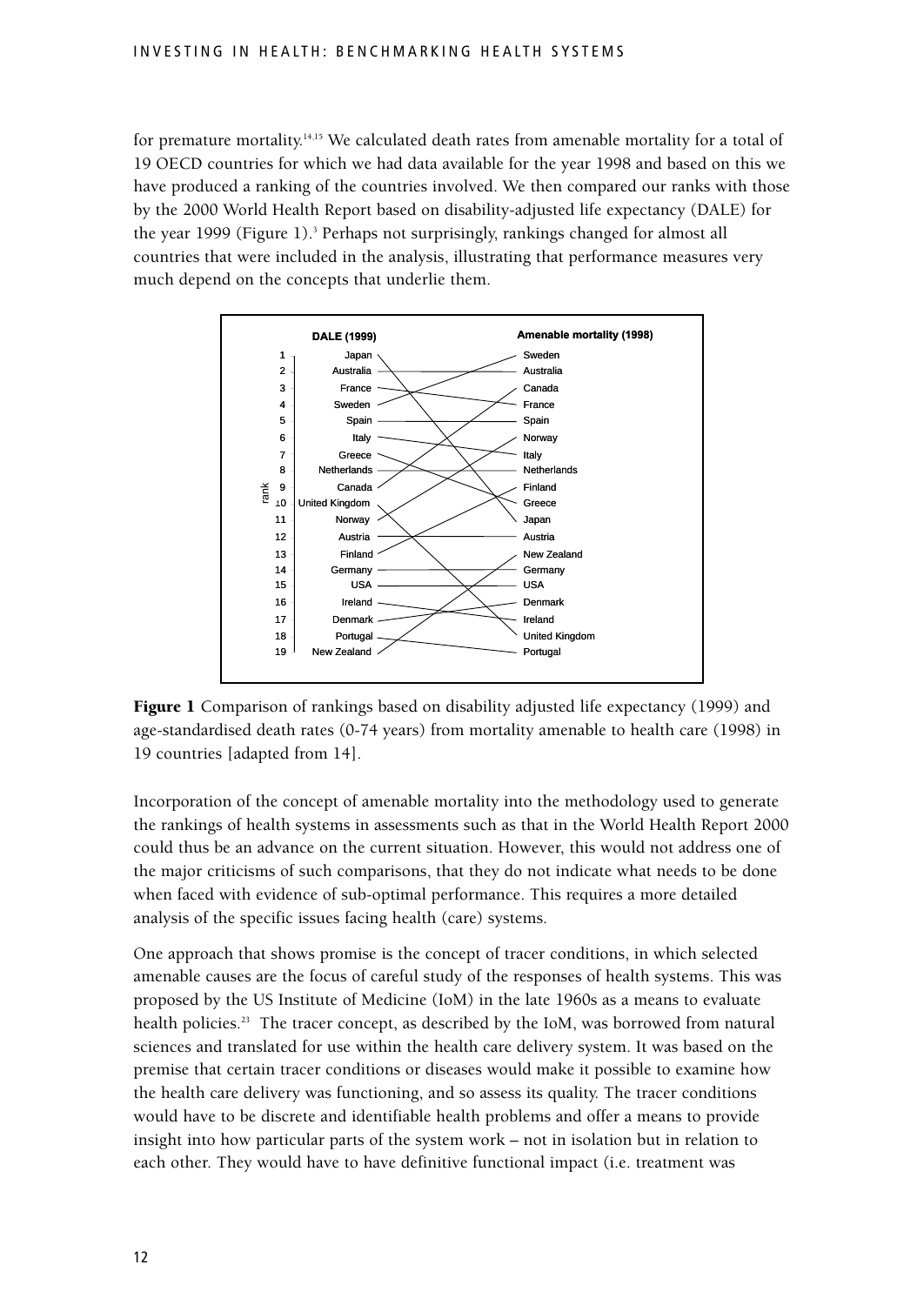necessary and without appropriate treatment a functional impairment would result), the natural history of the condition should vary with utilisation and effectiveness of medical care; prevalence rates should be high enough to permit collection of adequate data.

One example for such a tracer condition could be vaccine-preventable diseases such as measles, providing insights into public health policies. Measles remains an important preventable health problem in several industrialised countries. For example, in 2002 the incidence was 8.7 per 100,000 in France and 5.7 per 100,000 in Germany, while the rate in the United Kingdom was  $0.5$  per 100,000, with no cases in Finland.<sup>24</sup> Diagnosis of the reasons for 'failure' of a particular health system is of course the next challenge. Thus, in this example, differences in measles incidence between countries have been attributed, in part, to the fragmented system of provision associated with social insurance systems compared with more integrated programmes in tax funded systems, $25$  although as the experience of the USA shows, where non-imported measles has effectively been eliminated, it is possible to superimpose programmes that work in a fragmented delivery system.<sup>26</sup>

We have adapted this approach examining the use of diabetes as a measure of the performance of health systems.27 Previous studies have interpreted diabetes deaths among young people as 'sentinel health events' that should raise questions about the quality of health care delivery.<sup>28</sup> The optimal management of diabetes requires co-ordinated inputs from a wide range of health professionals; access to essential medicines and monitoring; and, ideally, a system that promotes patient empowerment. Measures of diabetes outcome can therefore provide important insights into primary and specialist care, and into systems for communicating among them.

Using this approach we generated a measure of "case-fatality" among young people with diabetes using published data on diabetes incidence among young people for the period 1990-1994 and mortality under the age of 40 for the period 1994-1998 in 29 countries. We found an over 10-fold variation in the mortality-to-incidence ratio, an observation consistent with findings of cohort studies of mortality among young people with type 1 diabetes. The mortality-to-incidence ratio for diabetes thus appears to provide a means of differentiating countries on quality of care for people with diabetes. While solely an indicator of potential problems, it forms a basis for stimulating more detailed assessments of whether such problems exist and what can be done to address them.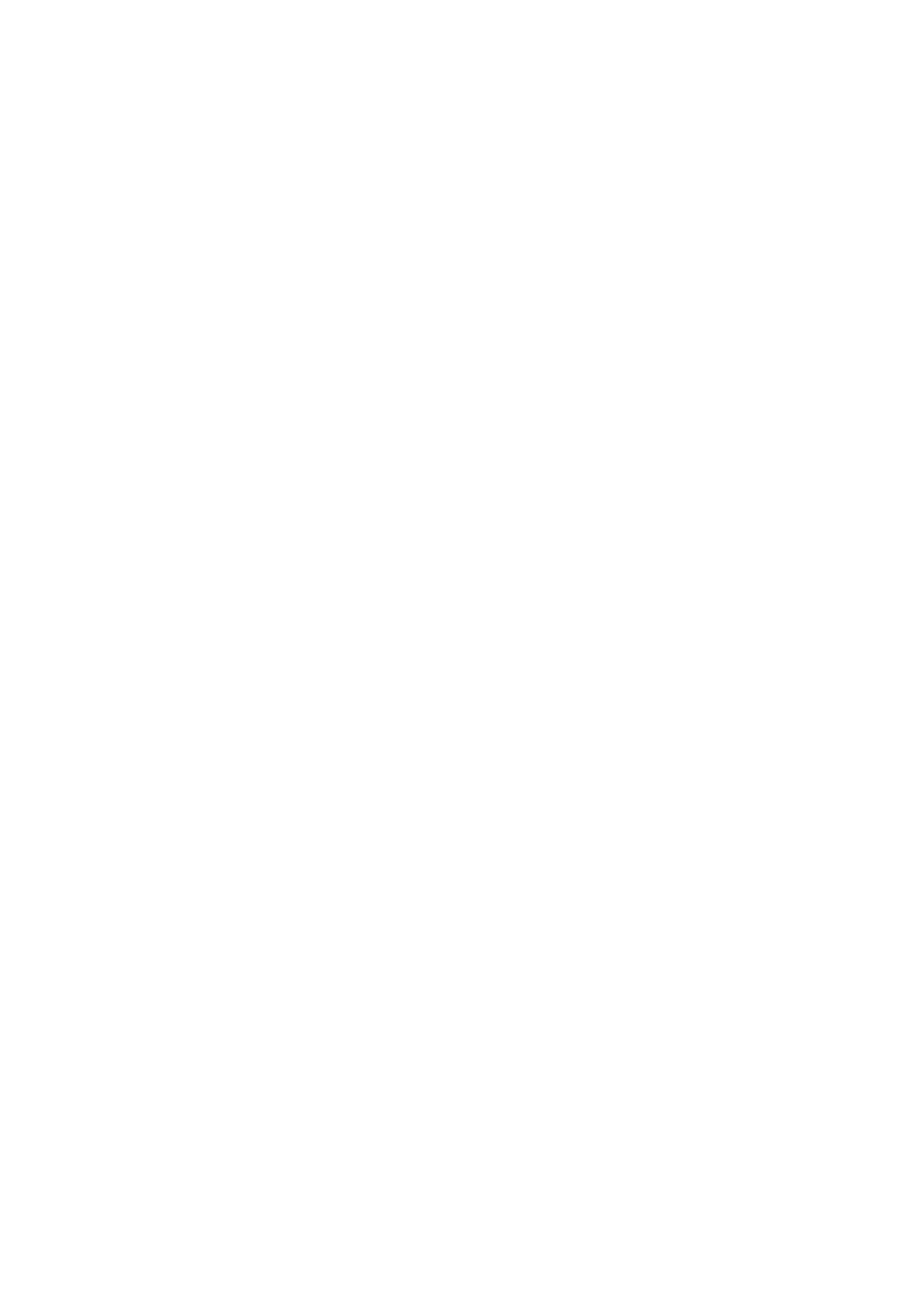# **HOW BENCHMARKING FEEDS INTO POLICY**

There are now several examples of national and international benchmarking initiatives, as described above. However, one key question emerges: do benchmarking and performance assessment indeed guide health policy towards promoting continuous improvement of targeted outcomes? Whilst performance measurement *per se* is thought to lead to improvements in health care, "the jury has not yet returned a verdict on whether performance measurement data are being used by stakeholders for better decisionmaking". 29

For example, a recent review of the impact of the annual performance ratings of NHS trusts in England between 2001 and 2005 indicates that the assessment system did improve reported performance on key targets such as hospital waiting times.<sup>30</sup> However, the review also revealed that in some cases the improvements in targeted performance were made at the expense of poor performance in non-assessed areas or were undermined by different forms of gaming such as data manipulation. An earlier review by the UK House of Commons Select Committee of the role of performance targets in public services in the UK highlighted that failure to link policy objectives, targets and indicators risks undermining the credibility of any benchmarking initiative.<sup>31</sup> The Committee noted that "[t]argets [or indicators] should never be accepted as a substitute for a clearly expressed strategy and set of priorities […] Targets can be good servants, but they are poor masters."

Indeed, there has been rising concern that the use of performance/benchmarking indicators has become an end in itself and that there is a need to evaluate existing indicator systems.<sup>32</sup> Such evaluations are required to assess the impact and validity of the indicator systems used, their contribution to increasing accountability through the performance management process and their ability to reflect the goals and objectives set out by the health care system.

Following this rationale, there is thus a need for frameworks for health system performance to be based on *policy objectives*, as opposed to be data-driven. Benchmarking frameworks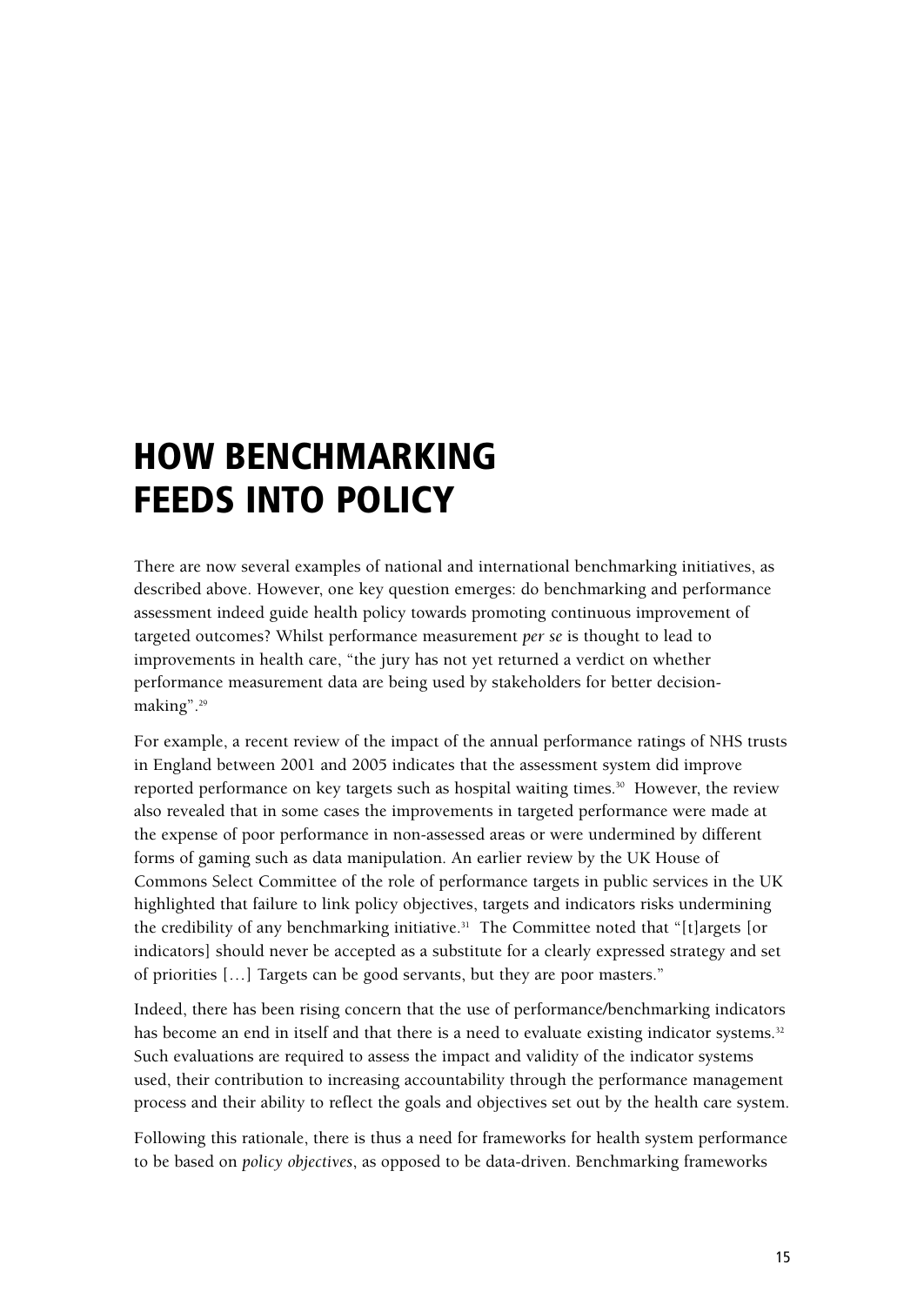#### INVESTING IN HEALTH: BENCHMARKING HEALTH SYSTEMS

need to be structured conceptually. Recognising this, the OECD has recently begun to more specifically define a conceptual framework as a basis for its Health Care Quality Indicator Project (HCQI).<sup>33</sup>

The starting point for evaluation should be the policies and objectives that one wishes to evaluate.34 The collection of data that may appropriately and reliably reflect progress against these goals can then follow as a second step.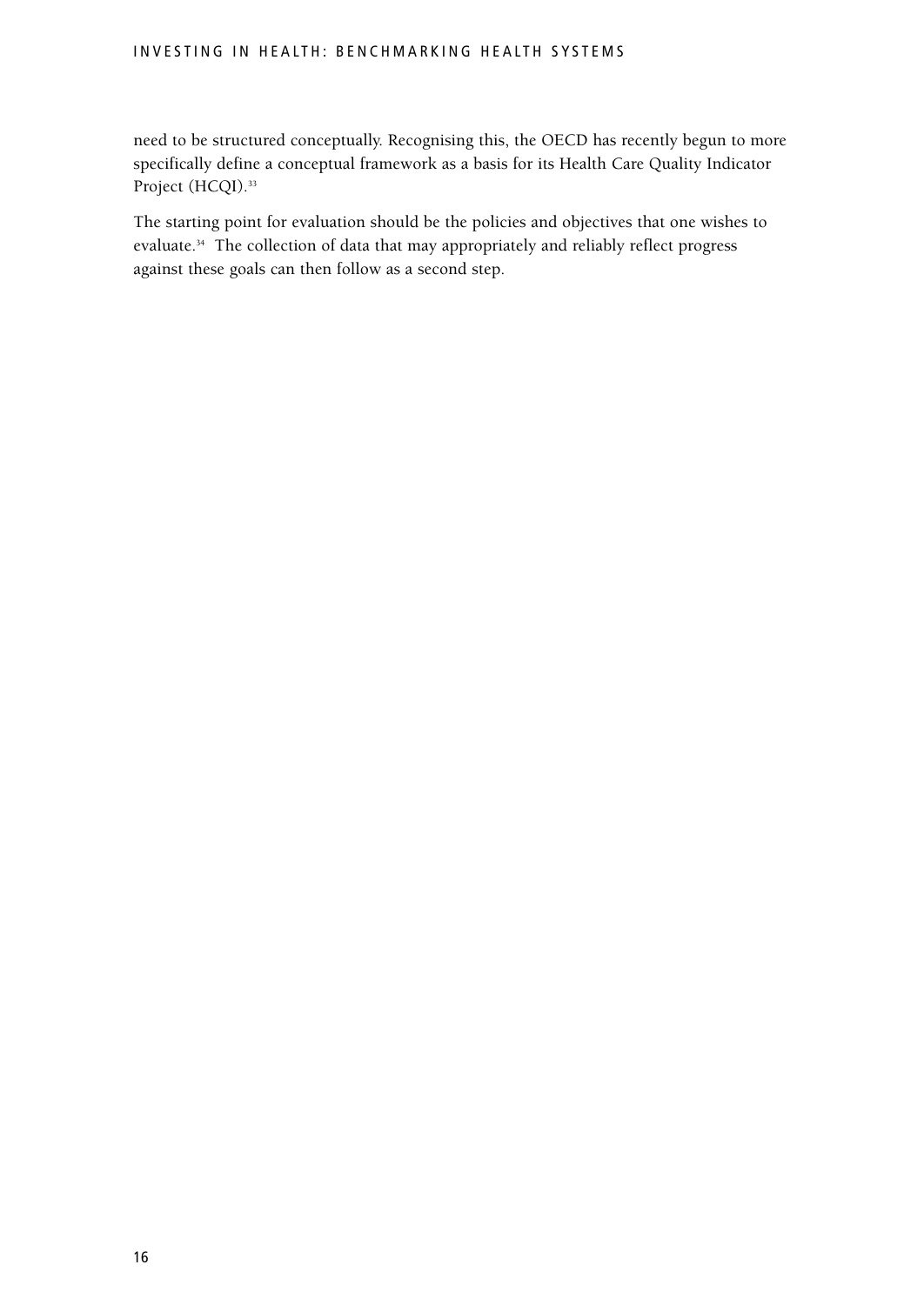### **A WAY FORWARD?**

Given the many challenges related to benchmarking, there is a persuasive argument to consider discontinuing the process of measurement and comparison altogether. We would argue, however, that there is indeed value from benchmarking and discuss potential avenues for a way forward in the following section. This discussion centres around two main observations emerging from the previous sections: (1) the need to understand the limitations as well as the benefits of existing benchmarking and performance assessment frameworks, and (2) the need to understand better the policy process and to identify policy models that are suitable to support benchmarking initiatives.

#### Why do we compare health systems and who benefits?

Interest in cross-national comparisons of health care systems can be traced back to the 1930s, a major goal being to inform developments in national health policy.<sup>35,36</sup> More recently, the notion of learning from the experience elsewhere has been supported further by the work of OECD on international benchmarking of health care systems with a series of international studies published from the mid-1980s, as a means to provide an empirical basis for a comparative understanding of the differences and similarities between OECD countries' health systems.37,38

It is important to recognise that the organisation and funding of health systems vary widely; at the same time many countries are facing similar challenges and are striving to achieve similar goals: ensuring accessible health care of high quality that is responsive, affordable, and financially sustainable. Countries have employed a variety of approaches to address these challenges. The benefit of cross-national comparisons can thus be seen in its potential to capture the range of different approaches and varying levels of success in health care that may allow the experience of each country to provide "an experimental laboratory for others". <sup>39</sup> International comparisons offer potential to consider alternative options, an opportunity for mutual learning and reconsideration of own policies, cross-fertilisation or even policy transfer where appropriate.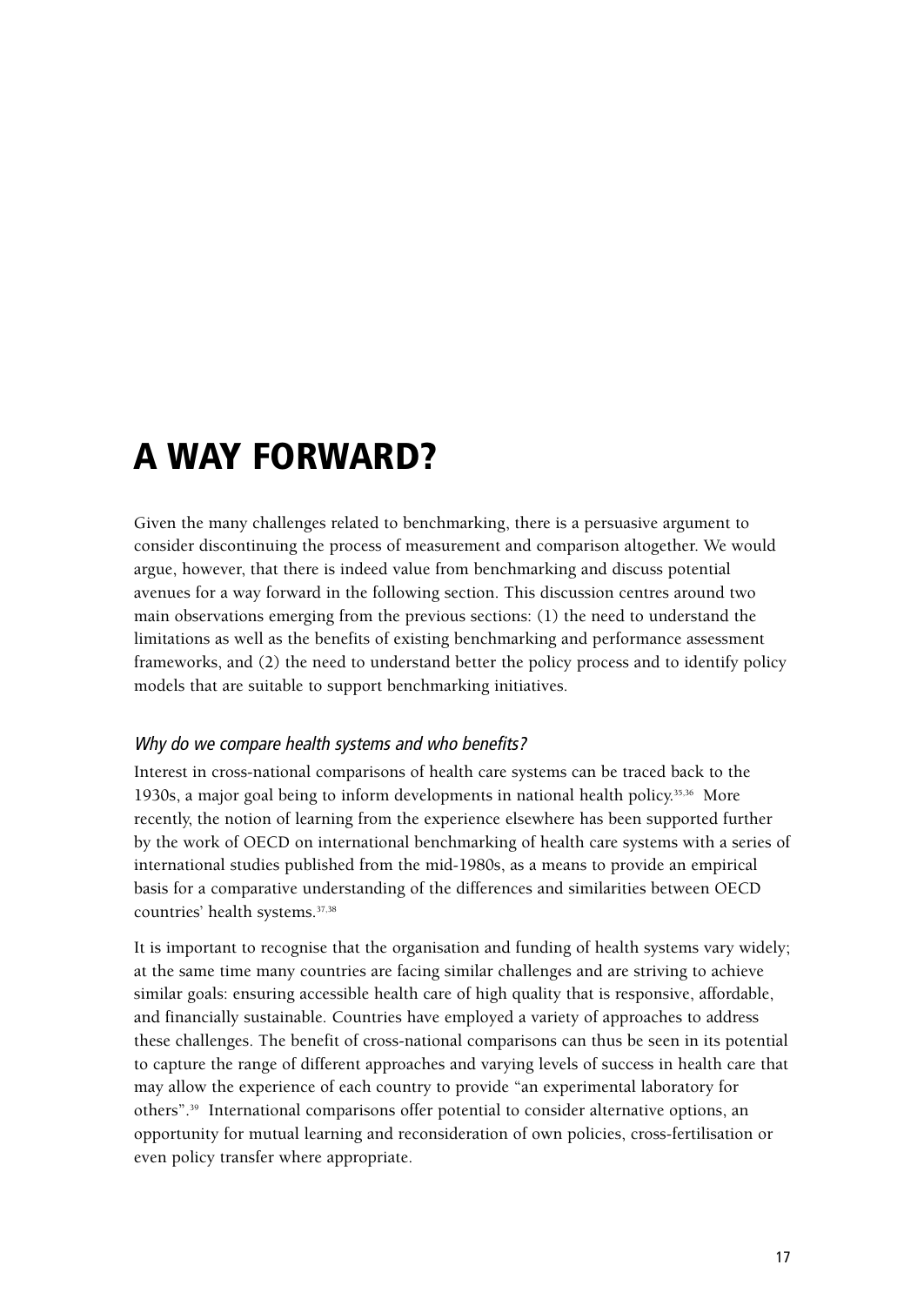#### The need for information intelligence

The potential difficulties facing comparisons, be they between or within countries, have already been mentioned. Moving forward, it will be important to overcome the temptation of drawing simplistic conclusions from comparisons (nationally and internationally) and to put systems in place to minimise the opportunistic behaviour that they often give rise to, whereby pursuit of what is measured is at the expense of what is desireable.<sup>30</sup> There needs to be a more nuanced approach to comparisons that is timely and is based on a detailed understanding of the nature of systems and sub-systems and the settings in which they are embedded. There is a particular need for information intelligence, i.e. understanding the underlying data and their limitations and learning to discern longitudinal trends, in addition to assessing patterns cross-sectionally. There is certainly some benefit in knowing how hospital X is performing in comparison to hospital Y; yet it is equally important to ascertain any change in performance over time. This requires some stability in the contextual framework for assessment; the continuous change of indicators and updating of targets as seen in England highlights the challenge of developing replicable datasets that allow meaningful assessments of a given situation over time.

#### Building effective performance management systems

Reviewing the experience of performance assessment instruments introduced into the English health care system since the late 1990s, Smith concluded that a performance management system to be effective would require (i) coherence, (ii) capacity and (iii) clinical engagement.40 *Clinical engagement* suggests that, to be credible and drive change, performance measures need to be endorsed and valued by those effectively delivering services on the ground – clinical and managerial staff alike. *Capacity* suggests that the health care system has to have the structures and skills in place to accommodate a performing benchmarking system and ensure that it meets its objectives. The enhancement of health information systems is one step to improving capacity. Training of all actors involved in performance assessment and benchmarking – from the selection of indicators to data collection and interpretation – is also needed.

Finally, *coherence* implies that benchmarking initiatives need to fit in with other external review systems (accreditation, audit, evaluation, regulation) in place within the health care system, ensuring that their roles are complementary and not overlapping. Such efforts may help reduce the perception of 'inspectorial overload' and 'target fatigue' often voiced from clinical staff and managers at lower levels in the health care system. Furthermore, international comparisons that fail to take account of contextual factors as they relate to underlying regulatory and evaluative policies may be misleading.

#### Developing a culture of continuous improvement

The English Department of Health recently took an important step towards developing a more structured approach that allows the development of a culture of improvement that involves rewarding good performance. This has included the development of a system that comprises a set of 24 essential or 'core' standards that all healthcare organisations in England that treat NHS patients should be achieving, and 13 developmental standards that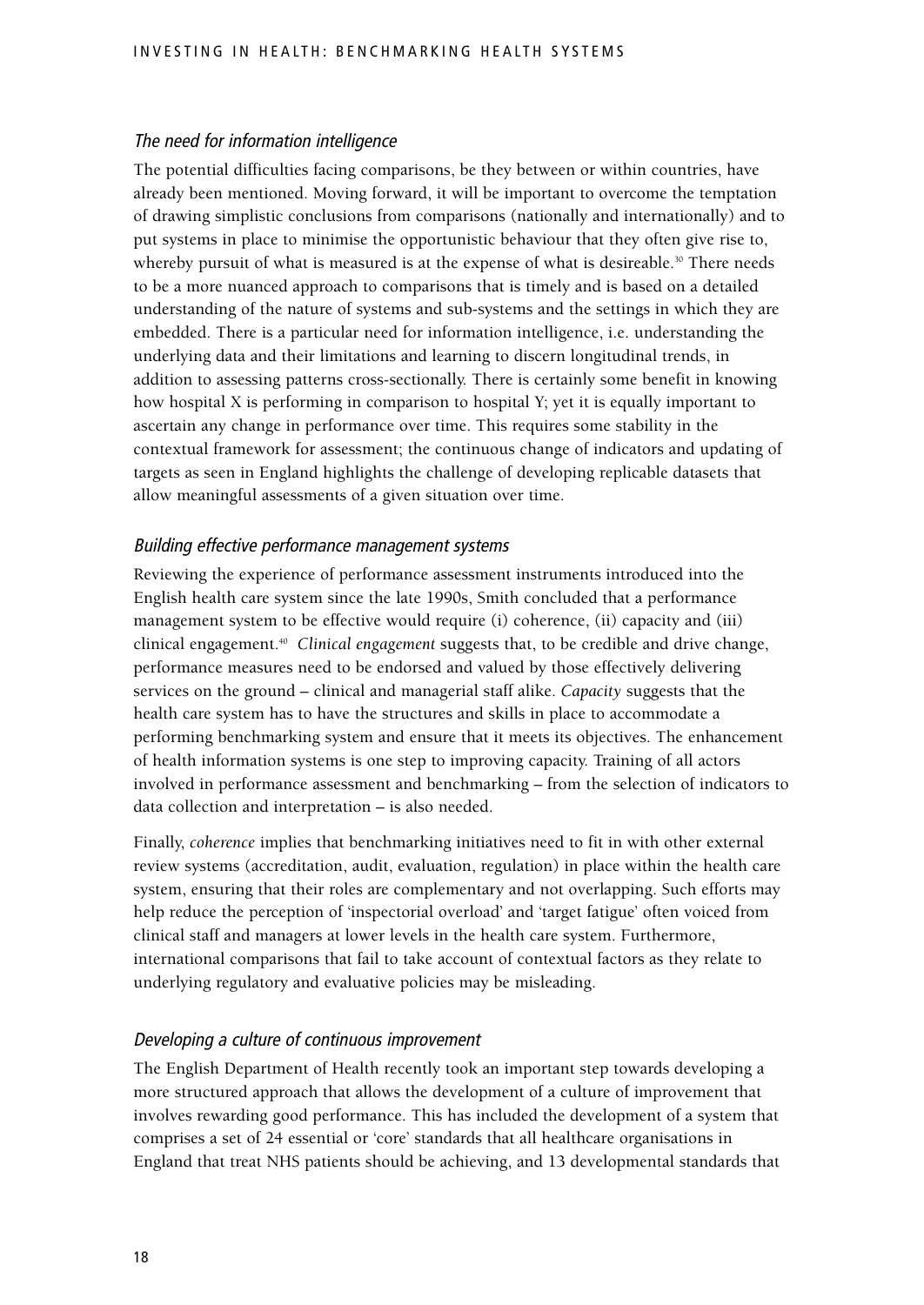they should be aiming to achieve in the future.<sup>41,42</sup> This approach has been integrated into a revised performance assessment framework ("Annual health check") comprising a twostage approach that requires healthcare providers to meet core standards and existing targets ("getting the basics right") and also allows for the evaluation of any progress that organisations have achieved ("making and sustaining progress").43 The new system is still being implemented and it is too early to tell whether it will succeed. Regardless, it is a promising step towards a more nuanced approach to performance assessment and development.

#### Using benchmarking to guide policy

Examining the international experience in performance measurement, Kieran Walshe recently observed that there was "a lot of measurement but not much understanding, lots of data but little change". <sup>12</sup> If benchmarking is to guide policy, there is a need to move beyond purely descriptive comparisons and identify answers to the 'what do we do about it' questions on the basis of comparative statistics. This requires the use of indicators that are capable of reflecting the complexity inherent in health policy decisions, for example the trade-off that may exist between raising the average and reducing inequalities, as overall gains are achieved by improving the performance of those already doing well, leaving the laggards behind.

Benchmarking information needs to be useful to inform and drive change. Yet to do so, we need to understand the process for implementing policy change and assess how benchmarking data may help drive desired change. There is a particular need to consider theoretical models of change that help identifying the process by which evidence and data are used to drive policy change. One possible model to draw from is that developed by Walt and Gilson (1994). They suggest that policies cannot be divorced from the context within which they are formulated and implemented.<sup>44</sup> Their essential premise is that policy analysis typically focuses too much on the content of policies and neglects the importance of other essential components, such as policy objectives, the actors involved, the processes needed to implement change and the context or processes (social, political, cultural, economic, historical) which may explain why policy outcomes were not achieved.

This model can be used both prospectively (for policy planning) and retrospectively (for policy impact assessment). Applying it to the key policy questions that health care systems are facing may help to reassess the value of decisions being made. It may also support the process of making explicit the strengths and limitations of decisions and the data informing them.

If nothing else, identifying the process by which evidence and data are used to drive policy change will help to focus any data collection effort where it is needed and, potentially, to use data intelligently and scrupulously to drive decisions and policy. This will finally put us in a position to judge how benchmarking is supporting better investments in health and whether it constitutes a good investment in itself.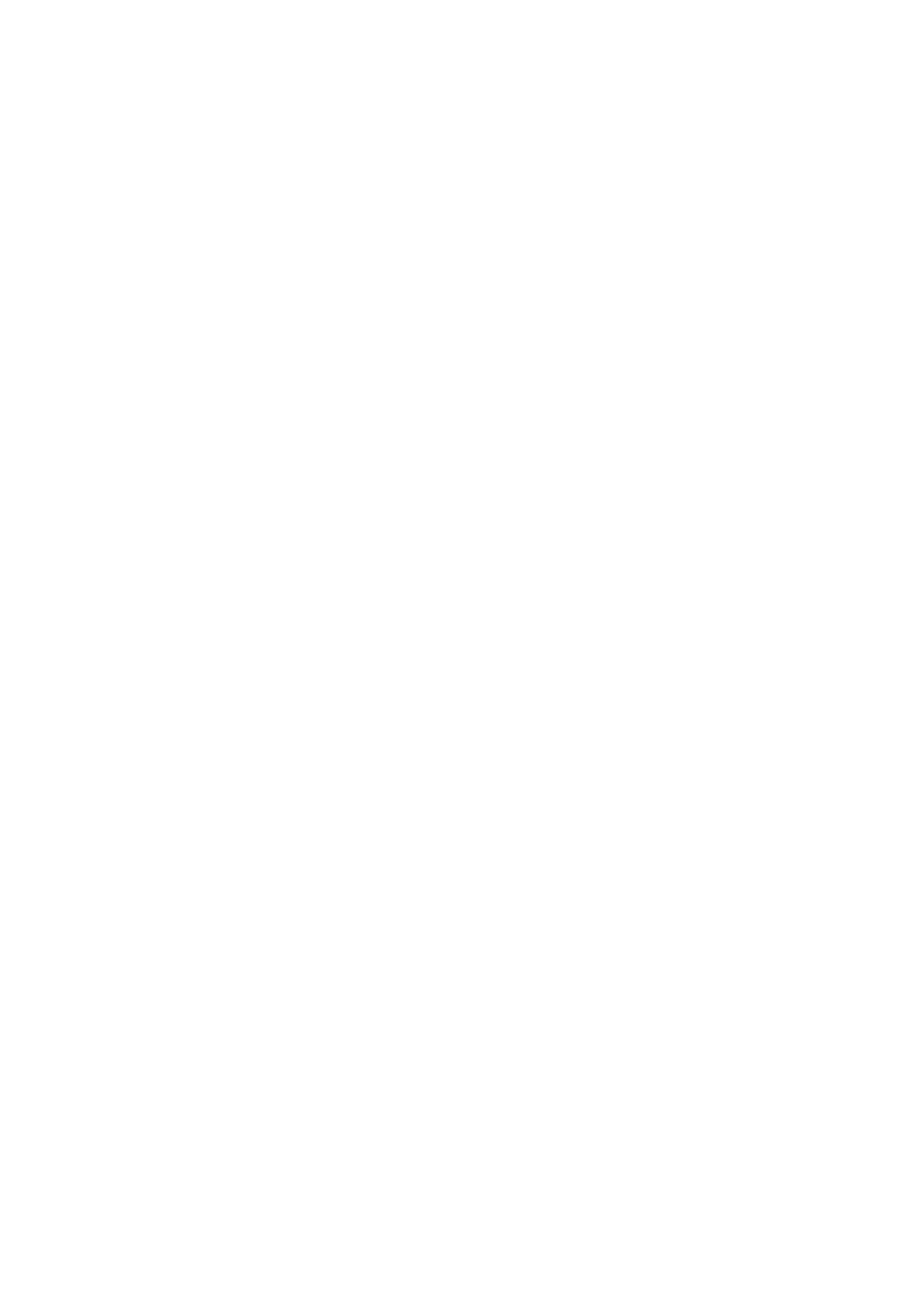### **REFERENCES**

- 1. O'Mahony M, Van Ark B. EU productivity and competitiveness: An industry perspective. Can Europe resume the catching-up process? Brussels, European Commission, 2003.
- 2. Suhrcke M, McKee M, Sauto Arce R, Tsolova S, Mortensen J. The contribution of health to the economy in the European Union. Luxembourg, European Communities, 2005.
- 3. World Health Organization. The World Health Report 2000. Health systems: improving performance. Geneva, World Health Organization, 2000.
- 4. OECD. Measuring up. Improving health system performance in OECD countries. Paris: OECD, 2002.
- 5. Arah OA, Klazinga NS, Delnoij DMJ, Ten Asbroek AHA, Custers T. Conceptual framework for health systems performance: a quest for effectiveness, quality and improvement. Int J Qual Health Care 2003;15:377-98.
- 6. Nolte E, Wait S, Bain C, McKee M. What can be measured or what is important? A critical analysis of international comparisons of health system performance. Poster presented at 5th International Conference on the Scientific Basis of Health Services. Washington 20-23 September 2003. 2003, Washington.
- 7. Hussey PS, Anderson GF, Osborn R, *et al*. How does the quality of care compare in five countries? Health Affairs 2004;23:89-99.
- 8. Mattke S, Kelley E, Scherer P, Hurst J, Gil Lapetra ML. Health care quality indicators project. Initial indicators report. OECD Health Working Papers No. 22. Paris: OECD, 2006.
- 9. Wait S, Nolte E. Benchmarking health systems: trends, conceptual issues and future perspectives. Benchmarking: An International Journal 2005;12:436-48.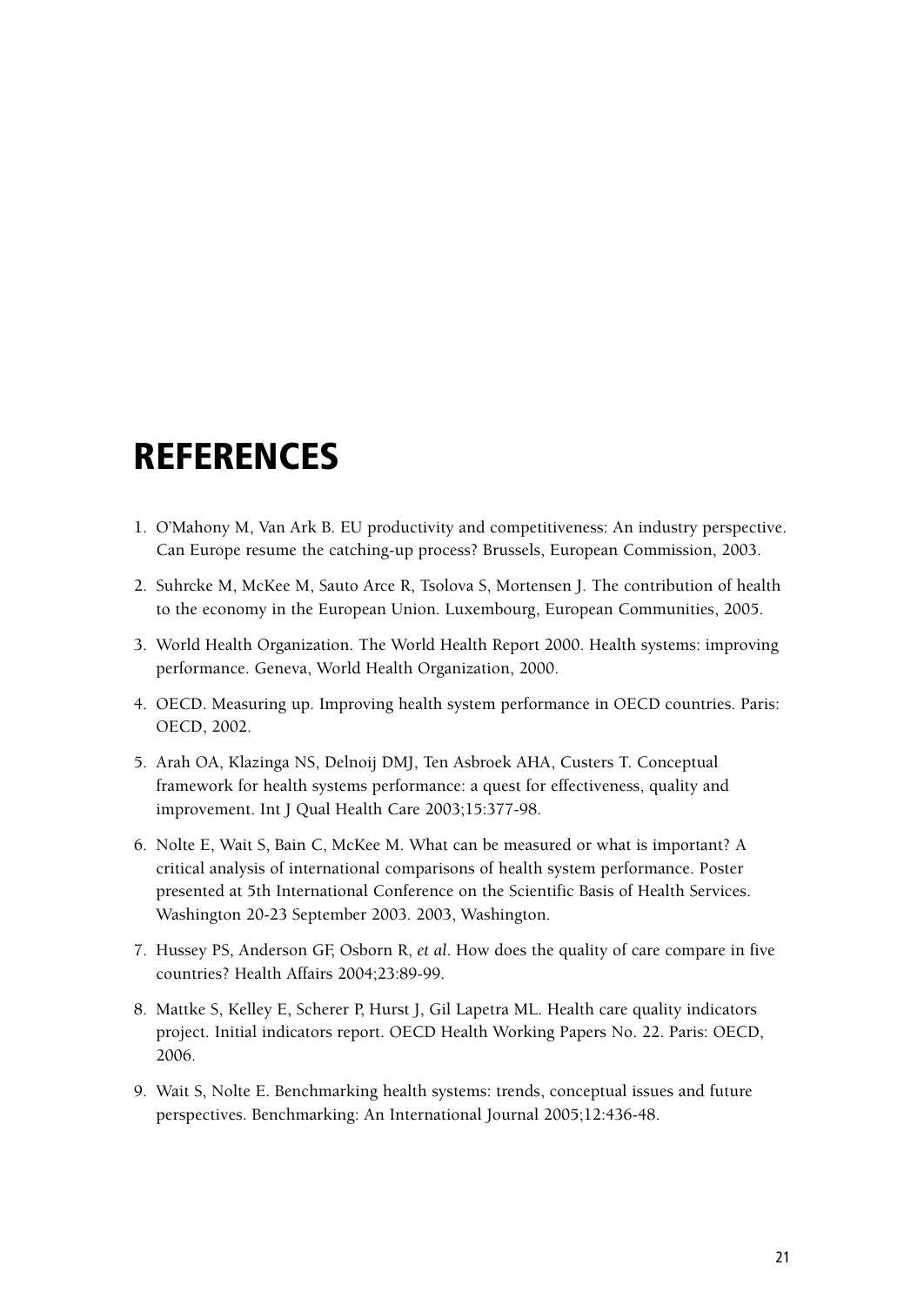- 10. Naylor C D, Iron K, Handa K. Measuring health system performance: problems and opportunities in the era of assessment and accountability. In: Measuring up. Improving health system performance in OECD countries. Paris, OECD, 2002.
- 11. Nolte E, McKee M, Wait S. Chapter 2. Describing and evaluating health systems. In: Bowling A, Ebrahim S, eds. Handbook of health research methods: investigation, measurement and analysis. Open University Press, 2005:12-43.
- 12. Walshe K. International comparisons of the quality of health care; what do they tell us? Qual Saf Health Care 2003;12:4-5.
- 13. Shaw C, Kalo I. A background for national quality policies in health systems. Copenhagen, WHO Regional Office for Europe, 2002.
- 14. Nolte E, McKee M. Measuring the health of the nations: how much is attributable to health care? An analysis of mortality amenable to medical care. BMJ 2003;327:1129-32.
- 15. Nolte E, McKee M. Does healthcare save lives? Avoidable mortality revisited. London: The Nuffield Trust, 2004.
- 16. Rutstein DD, Berenberg W, Chalmers TC, Child CG, Fishman AP, Perrin EB. Measuring the quality of medical care. N Engl J Med 1976;294:582-8.
- 17. Charlton JRH, Hartley RM, Silver R, Holland WW. Geographical variation in mortality from conditions amenable to medical intervention in England and Wales. Lancet 1983;i:691-6.
- 18. Holland WW. European Community atlas of 'avoidable death'. Oxford: Oxford University Press, 1988.
- 19. Andreev EM, Nolte E, Schkolnikov VM, Varavikova E, McKee M. The evolving pattern of avoidable mortality in Russia. Int J Epidemiol 2003;32:437-46.
- 20. Korda RJ, Butler JRG. Effect of healthcare on mortality: Trends in avoidable mortality in Australia and comparisons with Western Europe. Public Health 2006;120:95-105.
- 21. Gispert R, Torne MD, Aran Bares M. The efficiency of the health system in Spain. Gac Sanit 2006;20(Suppl.1)117-26 (in Spanish).
- 22. Stirbu I, Kunst AE, Bos V, Mackenbach JP. Differences in avoidable mortality between migrant and the native Dutch in the Netherlands. BMC Public Health 2006;6:78.
- 23. Kessner DM, Kalk CE, Singer J. Assessing health quality: the case for tracers. N Engl J Med 1973;288:189-94.
- 24. WHO Regional Office for Europe. HFA database. January 2004.Copenhagen: WHO Regional Office for Europe, 2004.
- 25. Schmitt H-J, Booy R, Weil-Olivier C, van Damme P, Cohen R, Peltola H. Child vaccination policies in Europe: a report from the Summits of Independent European Vaccination Experts. Lancet Infect Dis 2003;3:103-108.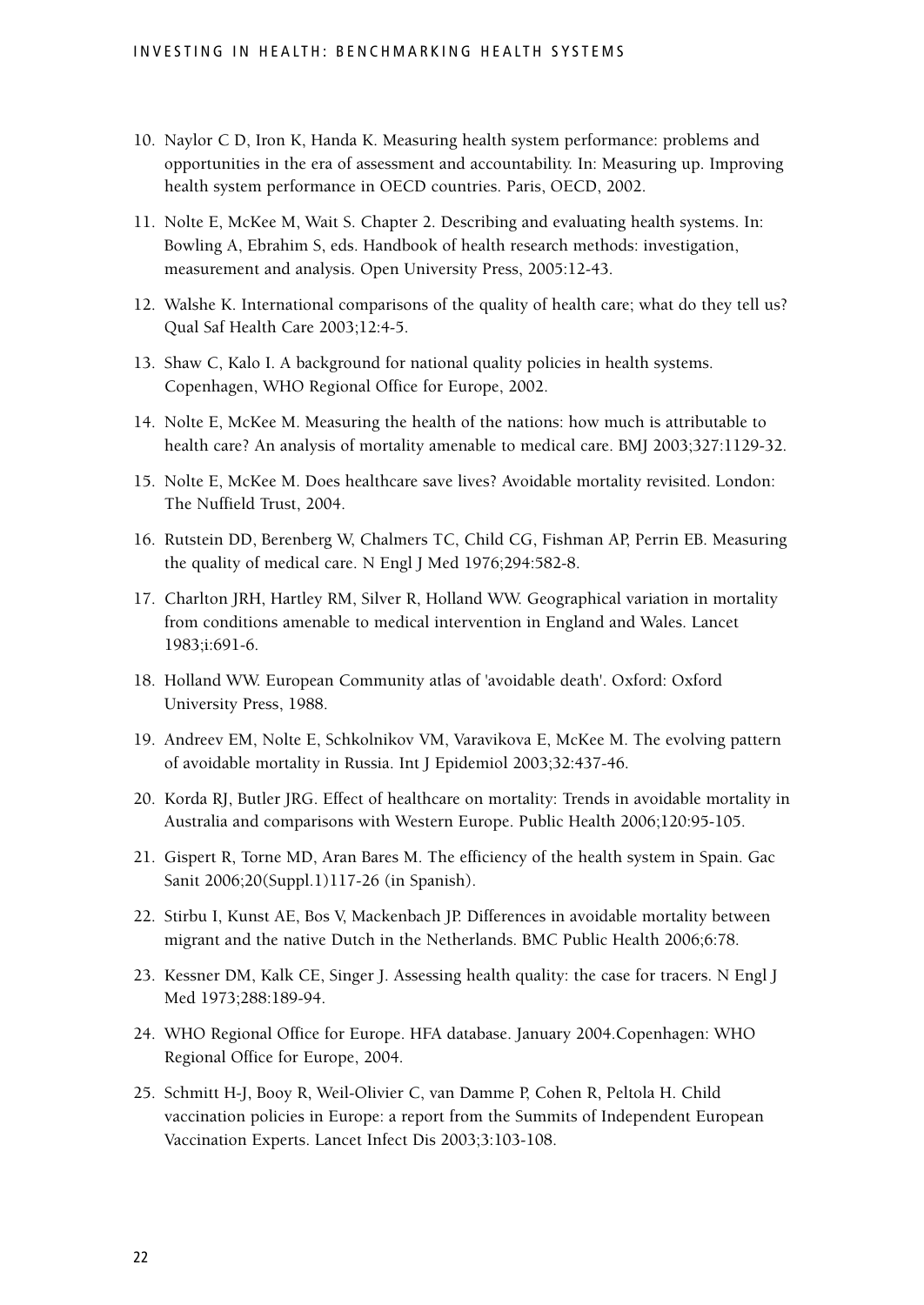- 26. Hinman AR, Orenstein WA, Papania MJ. Evolution of measles elimination strategies in the United States. J Infect Dis 2004;189(Suppl 1):S17-S22.
- 27. Nolte E, Bain C, McKee M. Chronic diseases as tracer conditions in international benchmarking of health systems: the example of diabetes. Diabetes Care 2006;29:1007- 11.
- 28. McColl AJ, Gulliford MC. Population health outcome indicators for the NHS. A feasibility study. London: Faculty of Public Health Medicine and the Department of Public Health Medicine, United Medical and Dental Schools of Guy's and St Thomas' Hospitals, 1993.
- 29. Loeb JM. The current state of performance measurement in health care. Int J Qual Health Care 2004;16(Suppl. 1):i5-9.
- 30. Bevan G, Hood C. Have targets improved performance in the English NHS? BMJ 2006;332:419-22.
- 31. House of Commons Public Administration Select Committee (2003). On Target? Government by measurement. Fifth Report of session 2002-2003. Available on: http://www.publications.parliament.uk/pa/cm200203/cmselect/cmpubadmi/62/6203.htm
- 32. Goddard M, Mannion R, Smith P. Enhancing performance in health care: a theoretical perspective on agency and the role of information". Health Economics 2002;9:95-107.
- 33. Kelley E, Hurst J. Health care quality indicators project. Conceptual framework paper. OECD Health Working Papers No. 23. Paris: OECD, 2006.
- 34. Wait S (2003). Benchmarking: a policy analysis. London: Nuffield Trust.
- 35. Goldman F. Foreign programs of medical care and their lessons. New Engl J Med 1946; 234:156.
- 36. Mountin JW, Perrott GS. Health insurance programs and plans of western Europe: summary of observations. Public Health Rep 1947;62:369-99.
- 37. OECD. Measuring health care, 1960-1983 expenditure, costs and performance. OECD Social Policy Studies No. 2. Paris: OECD, 1985.
- 38. Schieber GJ. Financing and delivering health care. A comparative analysis of OECD countries, OECD Social Policy Reports No. 4. Paris: OECD, 1987.
- 39. OECD. Health care systems in transition. OECD Social Policy Studies No. 7. Paris: OECD, 1990.
- 40. Smith PC. Performance management in British health care: will it deliver? Health Affairs 2002; 21(3): 103-115.
- 41. Department of Health. National Standards, Local Action: Health and Social Care Standards and Planning Framework 2005/06–2007/08. London: Department of Health, 2004.